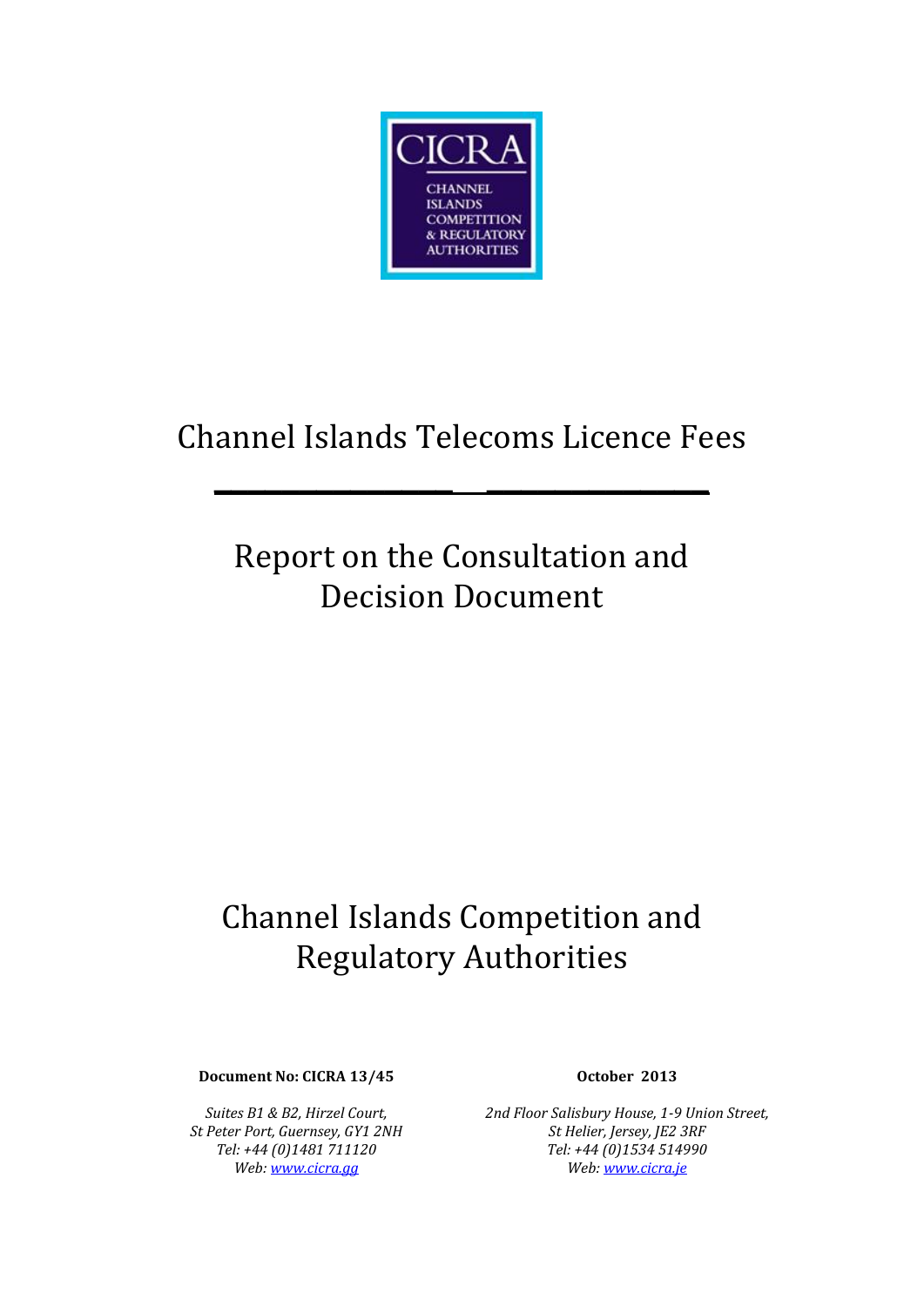#### **CONTENTS**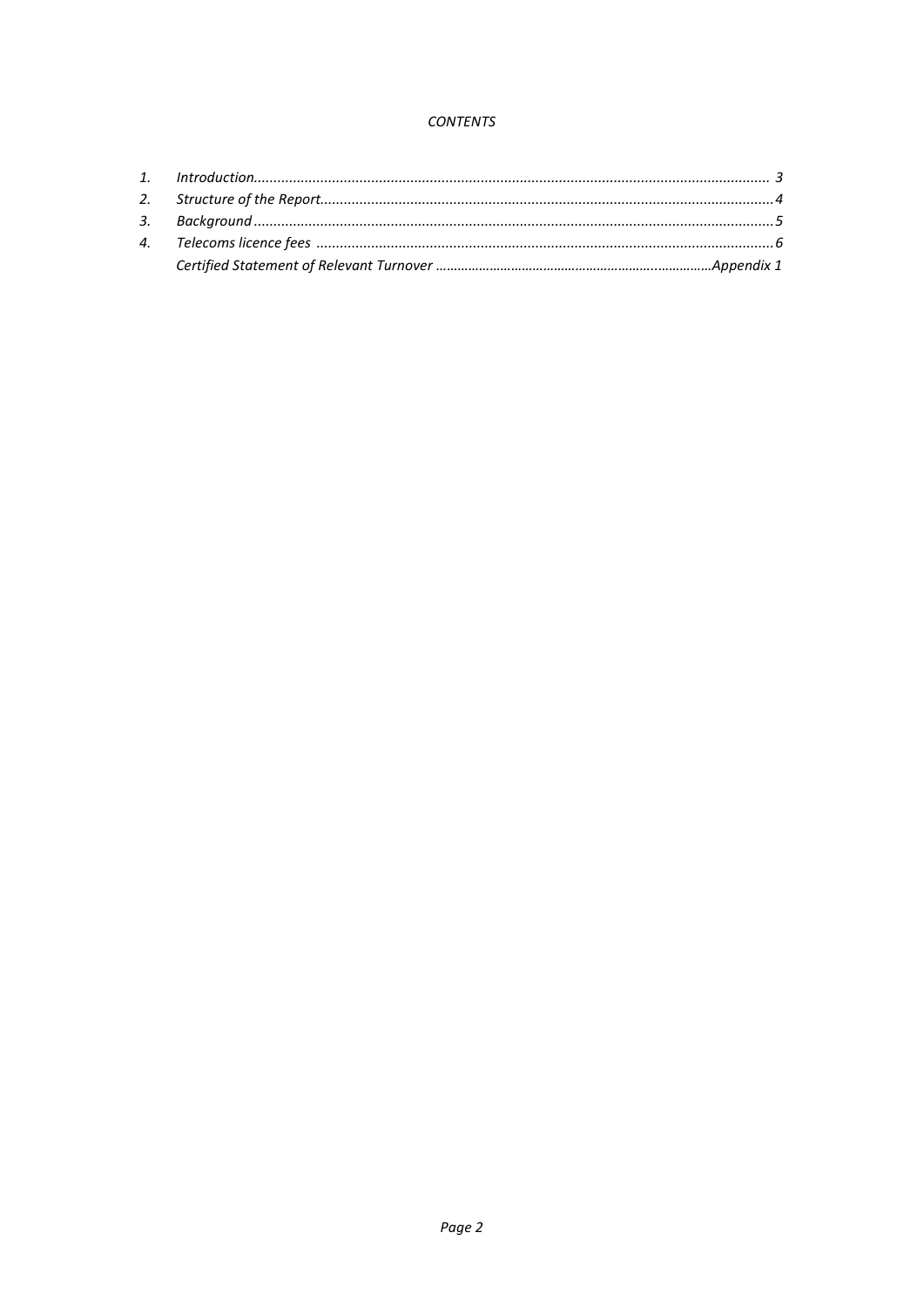# **1. Introduction**

In July 2013, the Channel Islands Competition and Regulatory Authorities (*CICRA*) published a consultation paper (CICRA 13/33) on proposals for a revised mechanism for calculating and collecting licence fees, to be applied to telecoms licensees in both the Bailiwick of Guernsey and Jersey.

CICRA received responses to the consultation paper from Long Port Group (LP Telecoms Limited), Sure (Guernsey) Limited and Sure (Jersey) Limited as a joint response, JT (Jersey) Limited and JT (Guernsey) Limited as a joint response, and ACS Telecommunications Consultants. The individual responses are available on CICRA's website.

This report sets out CICRA's conclusions on the issues raised in the consultation paper following consideration of the responses received, and the decision that CICRA has taken regarding the imposition of telecoms licence fees for 2014 and beyond.

CICRA (the Channel Islands Competition and Regulatory Authorities) comprises the Jersey Competition Regulatory Authority (*JCRA*) and the Guernsey Competition and Regulatory Authority (*GCRA*), and all references in this document to CICRA should therefore be read as references to each of the JCRA and GCRA unless the context requires otherwise.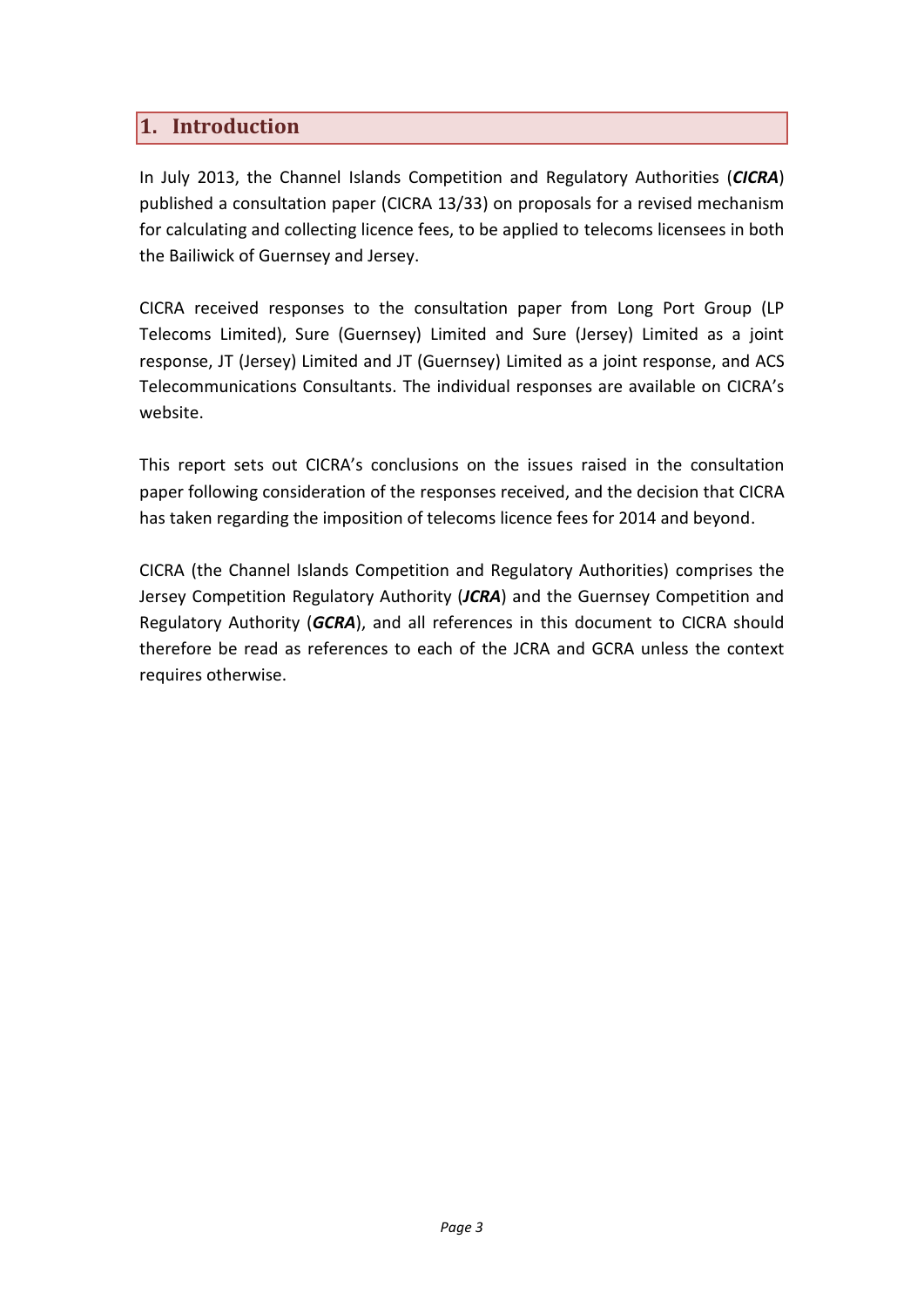# <span id="page-3-0"></span>**2. Structure of the Report**

The report is structured as follows:

| Section 3: | This section provides some background information to the report.              |
|------------|-------------------------------------------------------------------------------|
| Section 4: | This section considers the responses received to the proposed                 |
|            | mechanism described in CICRA 13/33 and confirms the structure,                |
|            | giving guidelines as to its application going forward.                        |
|            | Appendix 1: This appendix provides a template Certified Statement of Relevant |
|            | Turnover.                                                                     |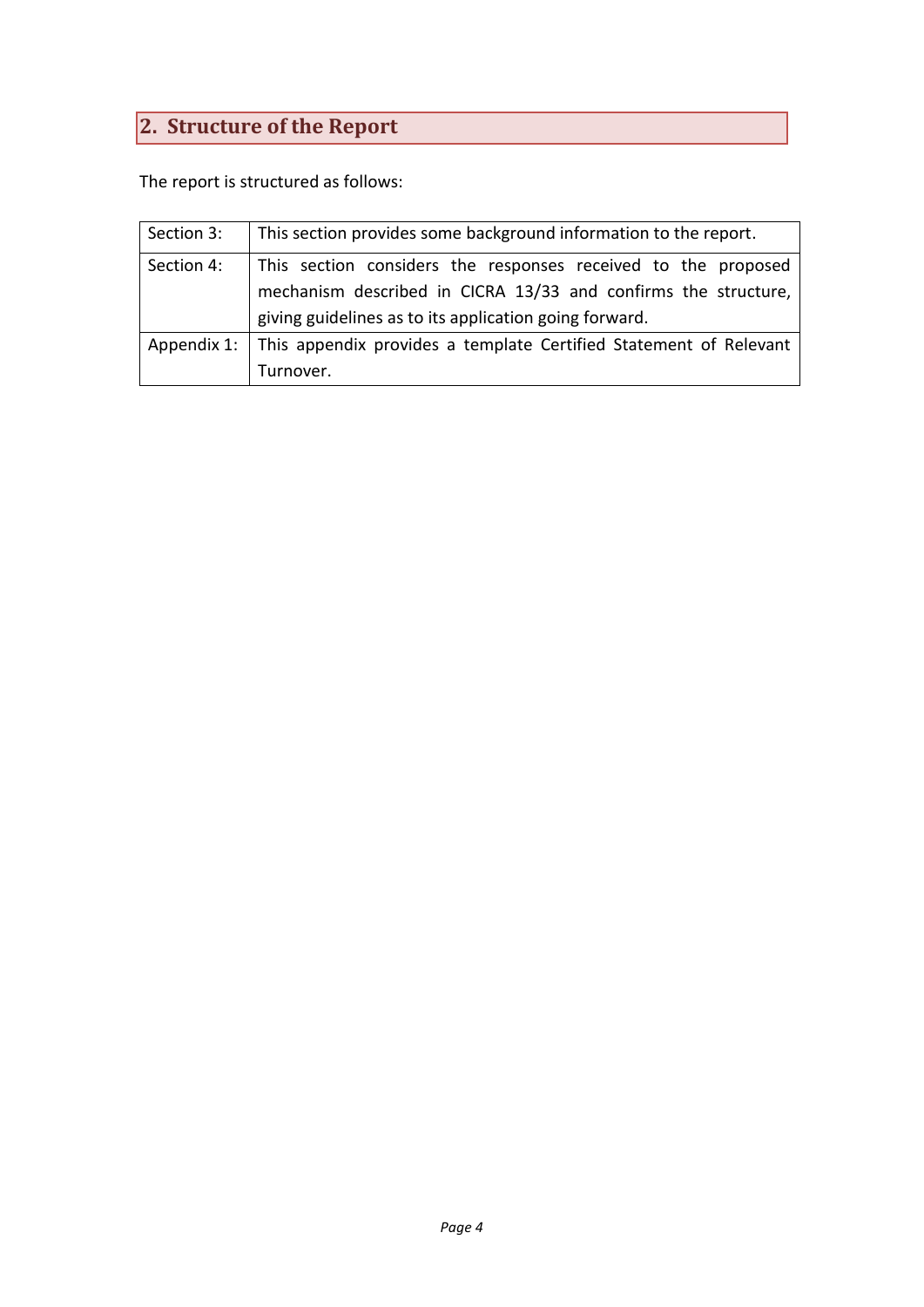# <span id="page-4-0"></span>**3. Background**

The original consultation paper (CICRA 13/33) provided detailed information describing the legislative and licensing backgrounds in Guernsey and Jersey relevant to the setting and imposition of telecoms licence fees.

#### *Legislative and Licensing background in Guernsey*

The Regulation of Utilities (Bailiwick of Guernsey) Law, 2001 (the *Regulation Law*) and the Telecommunications (Bailiwick of Guernsey) Law, 2001 (the *Guernsey Telecoms Law*), together empower CICRA to regulate the telecoms market in the Bailiwick of Guernsey.

CICRA's functions<sup>1</sup> include, among others, determining, prescribing and publishing the fees and levies payable on an application for, and on the grant and renewal of, and over the term of a licence, and the interest and penalties payable in the event of a default in the due payment of the fees. CICRA is also required to publish details of the total fees charged, which meet the costs of CICRA exercising its functions and powers in the regulation of the telecommunications market, over the term of the licence.

CICRA is also required to establish a fund known as the "Public Utilities Regulation Fund" into which licence fees shall be paid, to maintain proper accounting records, to have the accounts independently audited and to submit the audited accounts along with its annual report to the States.

#### *Legislative and Licensing background in Jersey*

The Competition Regulatory Authority (Jersey) Law 2001 (the *CRA Law*) and the Telecommunications (Jersey) Law 2002 (the *Jersey Telecoms Law*) together empower CICRA to regulate the telecoms market in Jersey.

CICRA's functions<sup>2</sup> include among others, determining and prescribing the fees payable over the term of a licence. The fees charged meet the costs of CICRA performing its functions under the Jersey Telecoms Law.

CICRA is also required to maintain proper accounting records, to have the accounts independently audited and to submit the audited accounts along with its annual report to the Minister for Economic Development.

*<sup>1</sup> In accordance with section 4(1)(d) of the Regulation Law and section 6 of the Guernsey Telecoms Law 2 In accordance with article 17 of the Jersey Telecoms Law*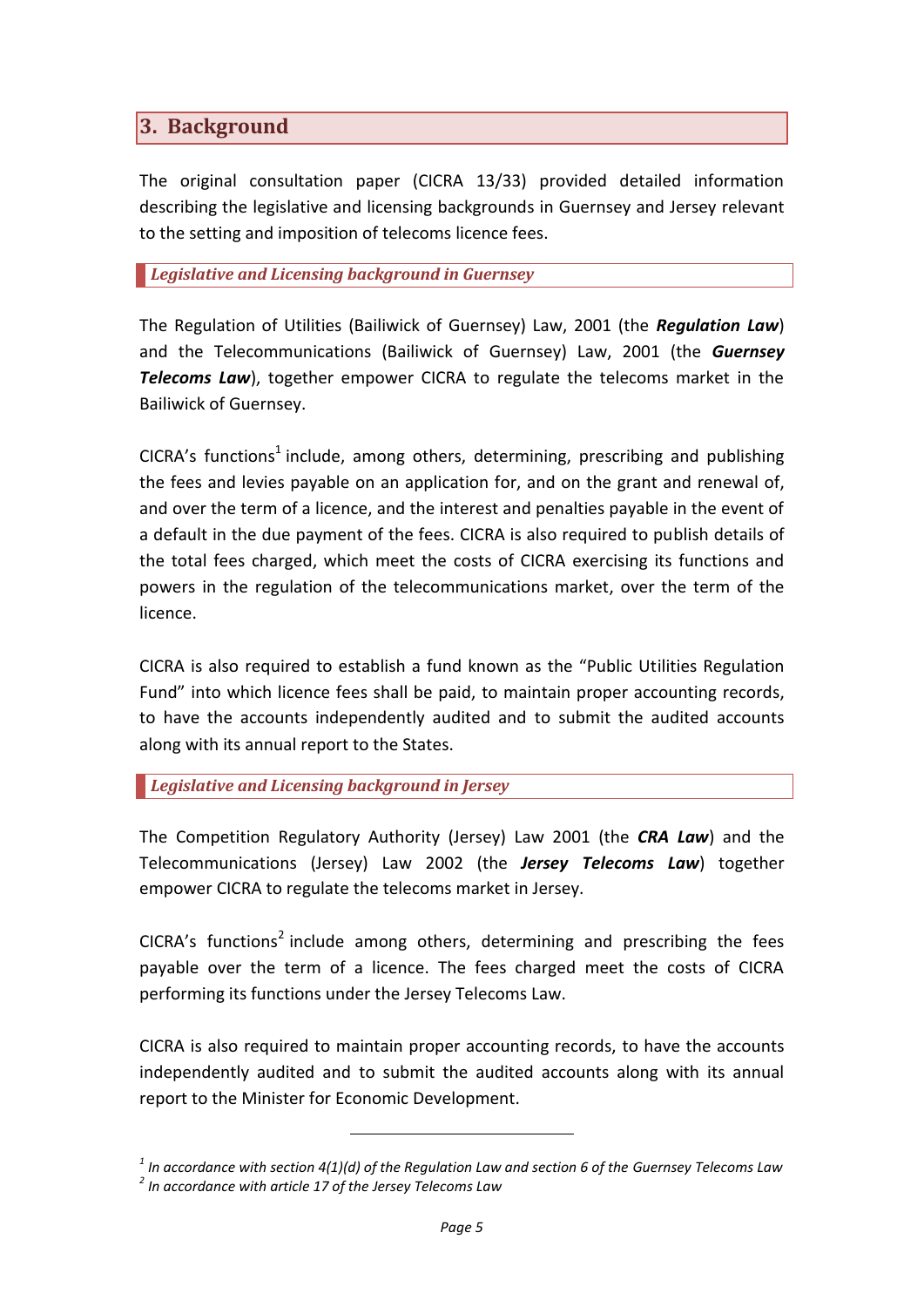# **4. Telecoms Licence Fees**

# **4.1 Fundamental principles**

In the Consultation Paper (CICRA 13/33), CICRA proposed two fundamental principles to be applied to any mechanism for the imposition of licence fees; namely that licence fees will be payable by all those granted a telecoms licence and that the licence fee will be calculated with regard to CICRA's financial year which runs from 1 January to 31 December.

#### **Views from Respondents**

All respondents agreed with the proposed fundamental principles.

#### **CICRA's Position**

CICRA welcomes the support from all respondents.

*Decision 4.1 – CICRA will apply the two fundamental principles; namely that licence fees will be payable by all those granted a telecoms licence and that the licence fee will be calculated with regard to CICRA's financial year.*

#### **4.2 Mechanism for setting fees**

In the Consultation Paper (CICRA 13/33), CICRA set out its view that determining annual licence fees on the basis of a simple percentage of turnover was a reasonable and objective mechanism for apportioning the costs of regulation across all licensees. This approach has a proven track record and has been adopted in many jurisdictions. CICRA therefore proposed to adopt the mechanism of setting annual licence fees based on a percentage of turnover.

#### **Views from Respondents**

Two respondents agreed with the proposal that annual licence fees should be charged as a simple percentage of turnover, one suggested a sliding scale of percentage rates inversely rated to turnover (so licensees with higher turnover paid a higher rate) whilst the fourth suggested a mechanism based on overall market share.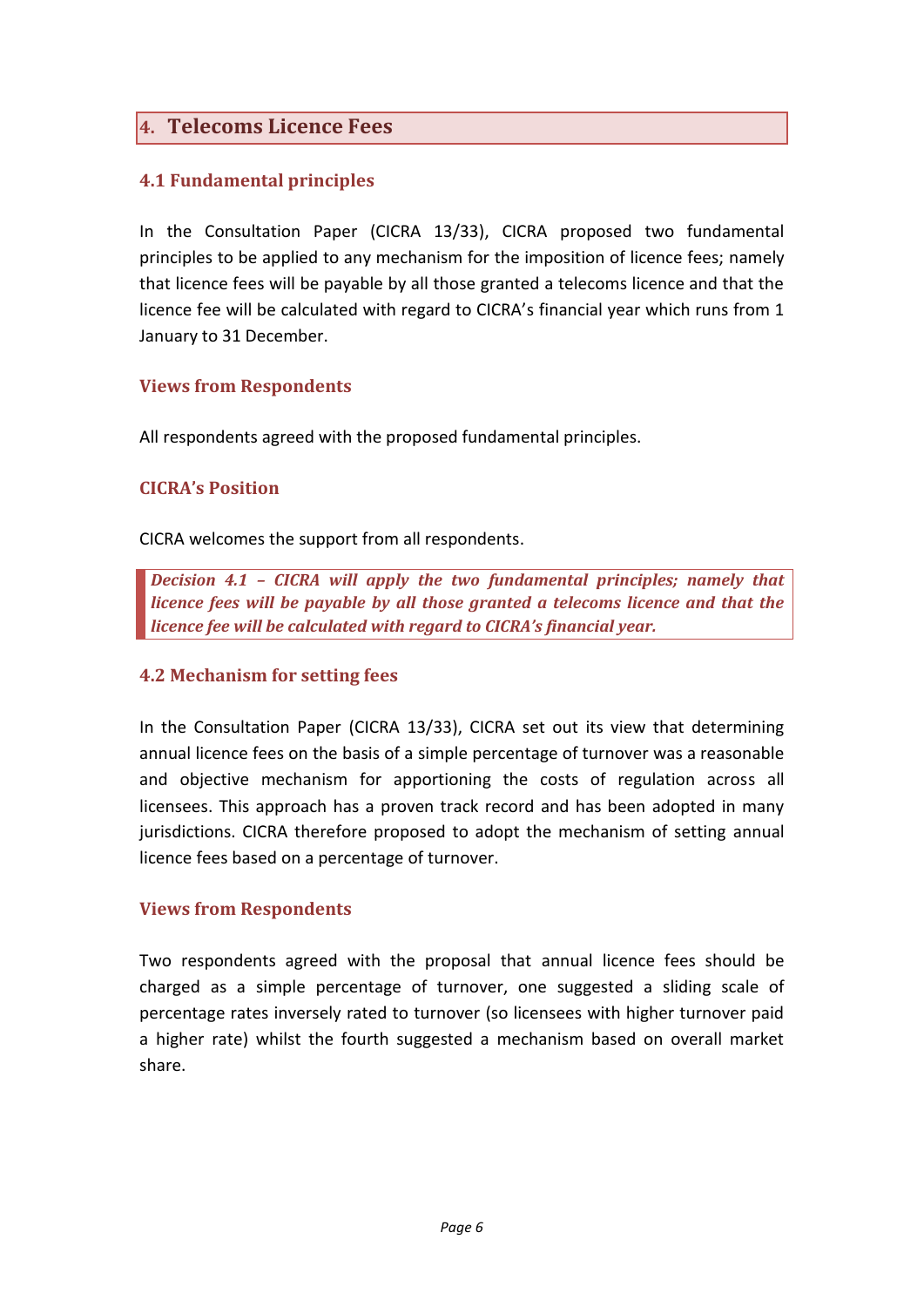# **CICRA's Position**

CICRA welcomes the support from two of the respondents for the proposed mechanism for setting annual licence fees, and notes the suggestion from one respondent that larger licensees should bear a greater proportion of the cost of regulation and from the fourth that fees should be apportioned based on market share.

Having considered the responses, CICRA maintains the view that a simple percentage of turnover approach is more appropriate than the alternatives suggested for the following reasons:

Firstly, whilst CICRA is keen to encourage appropriate liberalisation of the market and to ensure that barriers to entry do not constrain new entrants, it nevertheless considers it is important for annual licence fees to be borne proportionately by all licensees, a method best and most easily achieved through the application of a simple percentage rate.

Secondly, CICRA believes that the mechanism adopted should relate the fee paid to activity and size of operators in the market, with a useful proxy for this being turnover. The suggestion that market share (with no reference to turnover) could be used when operators often have very different market shares in different aspects of the licensed telecoms market appears a more cumbersome and complex approach, resulting in a less transparent process for operators who would otherwise be able to estimate their own licence fees using their own readily accessible financial information.

CICRA has therefore decided to set annual licence fees for telecoms licensees based on a simple percentage of turnover.

*Decision 4.2 – CICRA will apportion the costs of regulation across all telecommunication licensees by setting annual licence fees based on a simple percentage of turnover.*

#### **4.3 The definition of turnover**

In the Consultation Paper (CICRA 13/33), CICRA set out its proposed definition of Referable Turnover being the gross revenue (exclusive of GST in Jersey) paid to the licensees in respect of all telecommunications services for which a telecoms licence is required.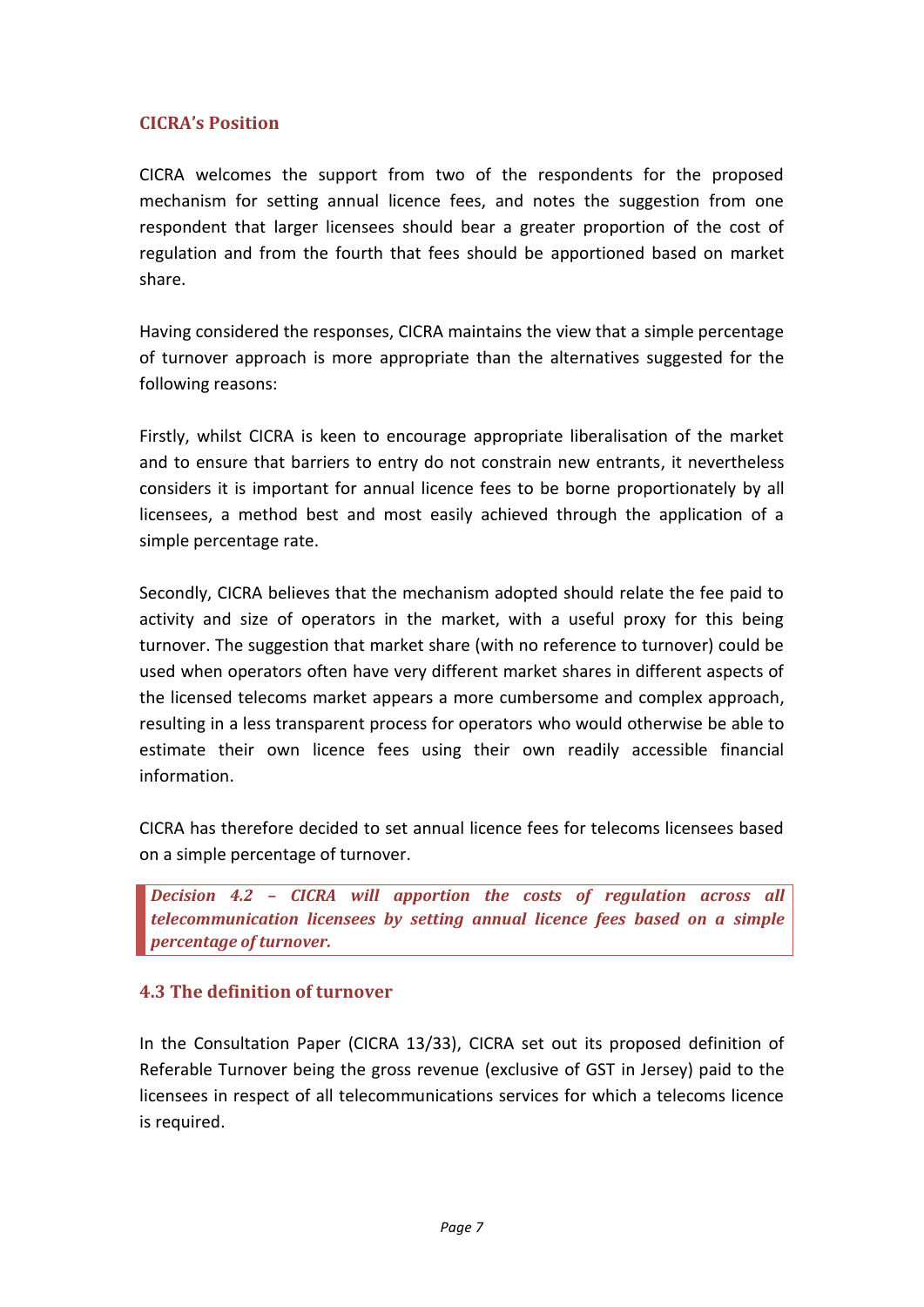CICRA proposed that the following items should be deducted from total turnover: revenue from non-telecoms related business, and revenue generated from services carried out in their entirety outside the islands' legal jurisdictions.

CICRA proposed that the following items should not be deducted from total turnover: revenue generated by one licensee from the supply of telecoms services to other licensees, revenue generated by licensees for telecoms services supplied to subsidiaries or other connected businesses of the licensee and inter-island sales.

### **Views from Respondents**

Three respondents broadly agreed with the proposed definition and proposed various deductions to be made from total turnover.

One respondent suggested use of the term Relevant Turnover (a term already used in Guernsey), as opposed to referable turnover.

One respondent, having suggested calculating fees based on market share, did not provide a response to this question.

### **CICRA's Position**

CICRA welcomes the broad agreement from three of the respondents to the proposed definition and the suggestions made by those respondents as to the items that should be deducted from total revenue.

CICRA recognises that the term 'Relevant Turnover' is commonly understood by Guernsey Licensees and is happy to adopt that terminology across both islands on the understanding that the definition of Relevant Turnover is as described in this document.

Having considered the responses, CICRA considers that the following sources of turnover, by virtue of the fact that no telecoms licensee is required to provide these services, should be deducted from total revenue to calculate Relevant Turnover:

- GST (Jersey) and spectrum usage charge (Guernsey)
- Non-telecoms related business
- Services carried out in their entirety outside the islands' legal jurisdiction
- Data Centre Hosting and services (although **not** connectivity services provided to data centre customers)
- Mobile handsets and accessories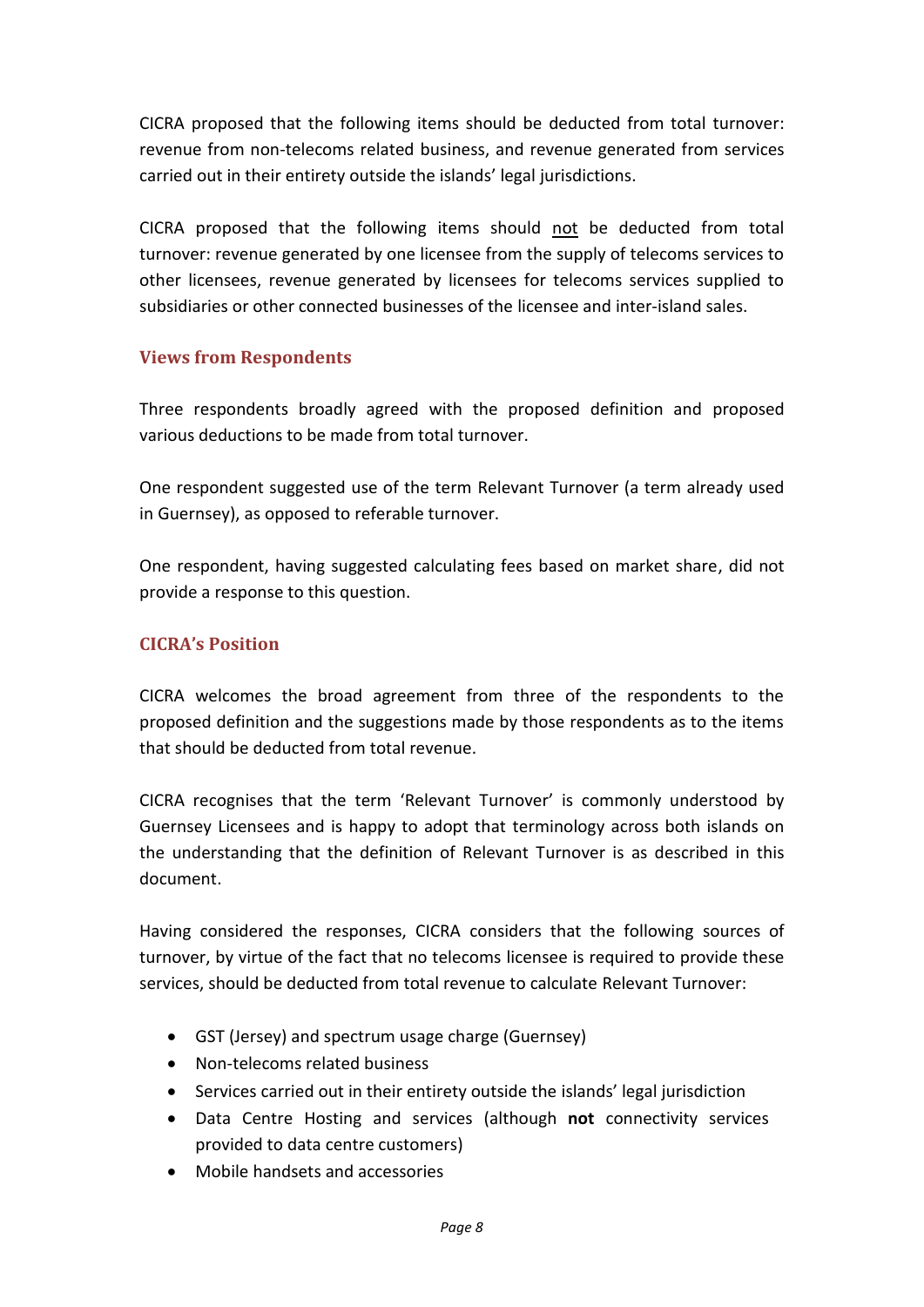- Consultancy
- Sales of customer premises equipment (CPE) & customer wiring
- Managed services
- Call Centre Services

The following items were suggested by one or more respondents as exclusions; however, they have not been accepted for exclusion by CICRA on the basis that they are all licensable telecoms services: IP feeds, inter-company revenue generated from telecoms services and telecoms services offered on a wholesale basis.

CICRA recognises that both the telecoms market and licensees' businesses are continually evolving and that it may therefore be necessary to periodically revisit the definition to ensure that it remains appropriate.

*Decision 4.3 – CICRA confirms its definition of Relevant Turnover as the gross revenue paid to the licensees in respect of all telecommunications services for which a telecoms licence is required, subject to the exclusions listed above*

#### **4.3 Certified Statement of referable turnover**

In the Consultation Paper (CICRA 13/33), CICRA set out its proposal that Licensees would be required to provide a set of financial statements together with a certified statement of Relevant Turnover signed by two directors of the licensed entity in a prescribed format<sup>3</sup>.

#### **Views from Respondents**

Three respondents agreed with the proposal. The fourth respondent, having suggested calculating fees based on market share, did not provide a response to this question.

#### **CICRA's Position**

CICRA welcomes the agreement from three of the respondents to the proposal. A pro-forma Certified Statement of Relevant Turnover can be found at Appendix 1.

*Decision 4.3 – CICRA confirms that Licensees will be required to provide a set of financial statements together with a certified statement of Relevant Turnover signed by two directors of the licensed entity in a prescribed format.*

*<sup>3</sup> For limited companies with only one director appointed only one signature is required. For sole traders the proprietor should sign.*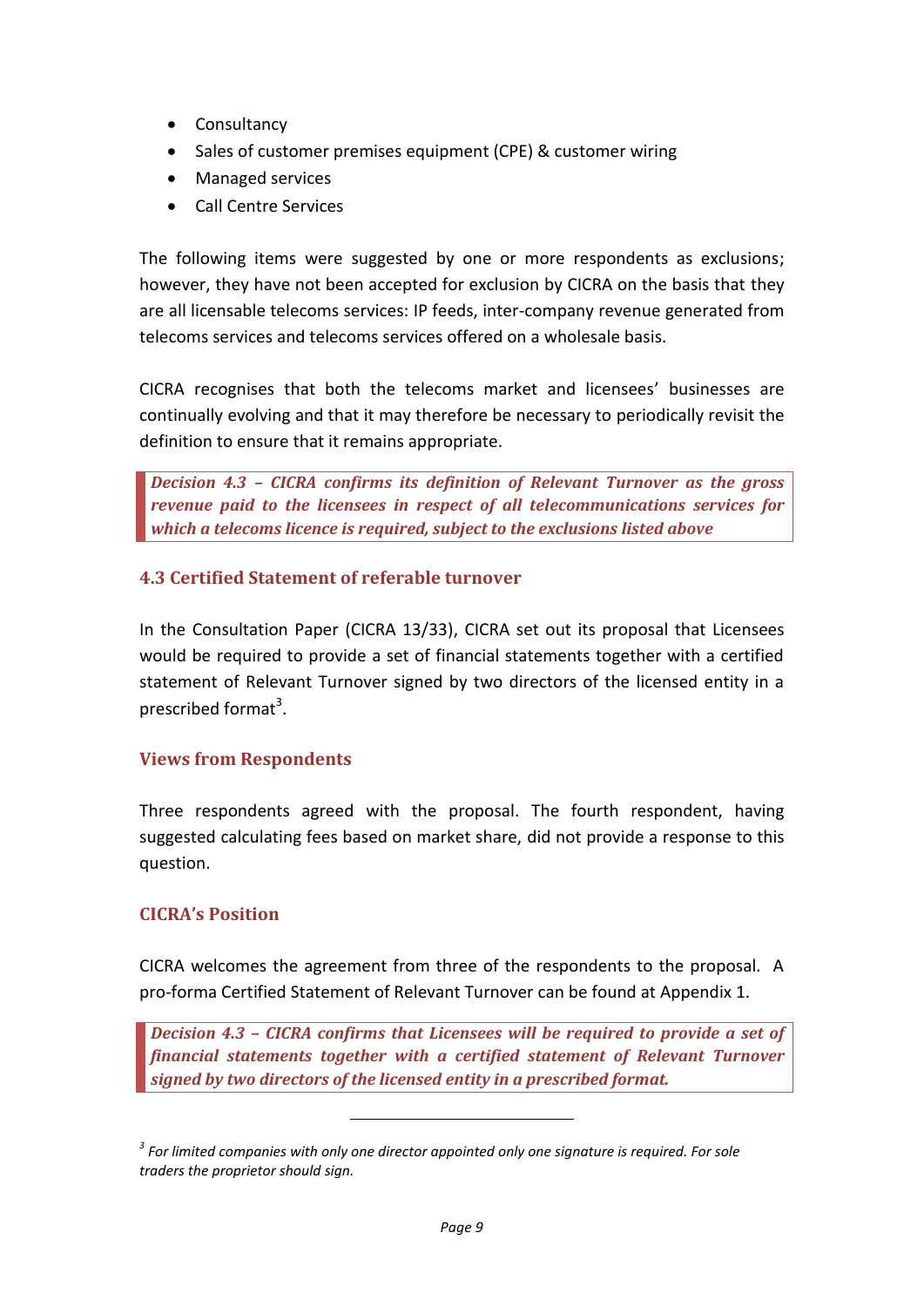# **4.4 What accounting period should Licensees use to calculate Relevant Turnover?**

In the Consultation Paper (CICRA 13/33), CICRA set out its proposal to base calculations on the Relevant Turnover of the Licensee in the financial year of the Licensee that ends at any time up to 30 June during the year preceding the licence fee year. CICRA further proposed that in cases where Relevant Turnover is not available by 31 October, the licence fee payable would be estimated based on the most recent certified statement and that pro-rata estimates could be used in cases where a licensee's most recent financial period is not 12 months.

### **Views from Respondents**

Two respondents agreed with the proposal, while another broadly agreed, though noted a 'slight' concern about the use of turnover figures from one period to calculate licence fees for another. The fourth respondent, having suggested calculating fees based on market share, did not provide a response to this question.

### **CICRA's Position**

CICRA welcomes the broad agreement of three of the respondents.

Regarding the concern expressed by one respondent over the use of turnover figures from one period to calculate the licence fees for another, CICRA acknowledges the concern. However, it considers that the benefits of having a single 'actual' Relevant Turnover figure for each accounting period - i.e. the certainty it provides to licensees and the ease of administration - outweighs the disadvantages of discrepancies between accounting periods. (CICRA acknowledges that in situations where licensees acquire or sell significant elements of their business, appropriate adjustments will need to be made). In addition, CICRA notes that unless all Licensees have the same year end date as CICRA, there will always be a difference between the year for which Relevant Turnover is provided and the year for which licence fees are being calculated.

*Decision 4.4 – CICRA confirms that calculations of Relevant Turnover should be based on the financial year of the licensee that ends at any time up to 30 June during the year preceding the licence fee year, with the most recent certified statement used in cases where Relevant Turnover is not available by 31 October and pro-rata estimates used in cases where Licensee's accounting periods are not 12 months.*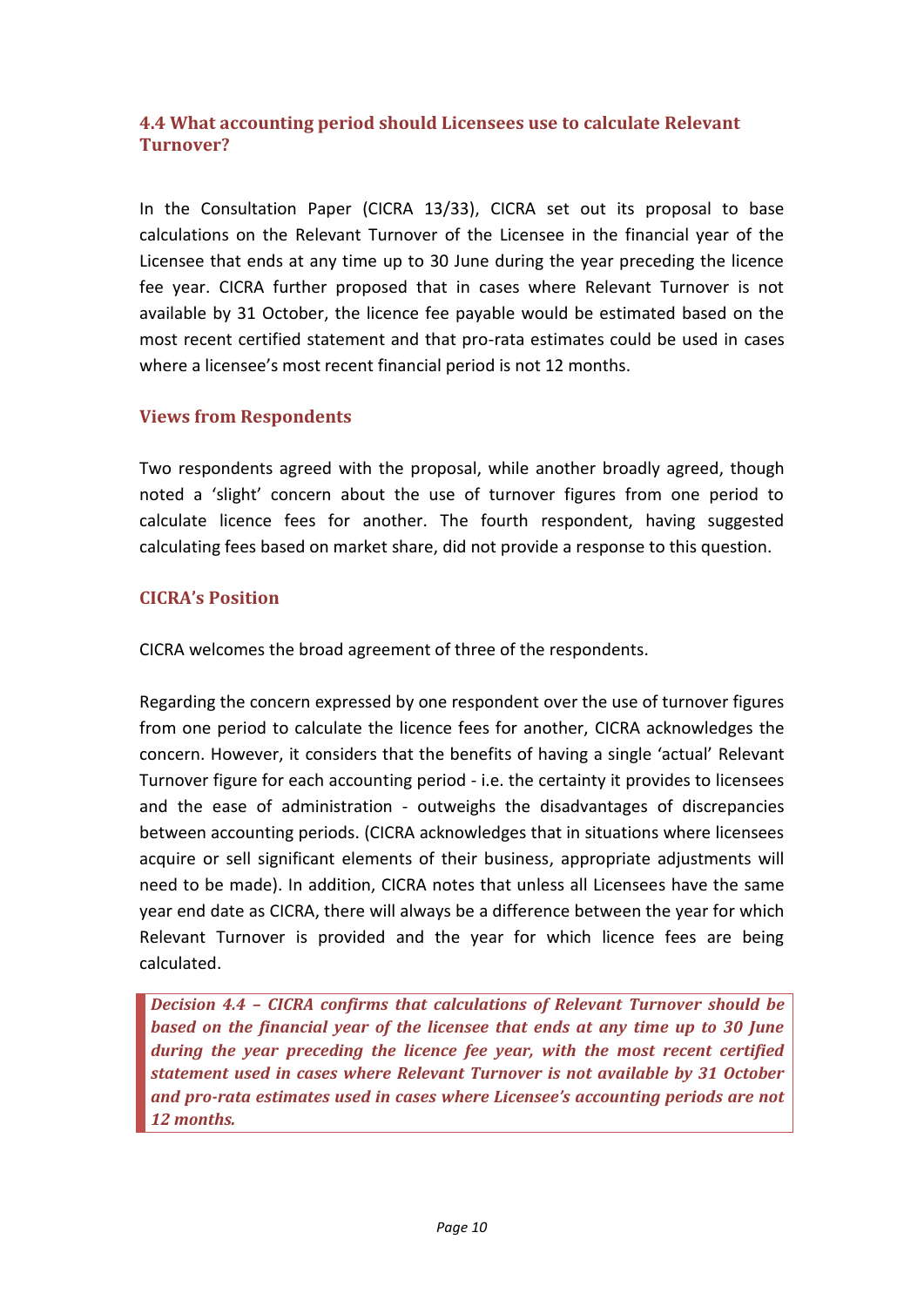# **4.5 Procedures for payment of licence fees**

In the Consultation Paper (CICRA 13/33), CICRA set out its proposals that Licensees paying the minimum proposed licence fee would be invoiced in December of the year preceding the licence fee year for payment by 1 January and that all other licensees would be required to set up a standing order to pay the amount due in monthly instalments on the first day of each month during the licence fee year.

### **Views from Respondents**

All respondents agreed with the proposal; however two respondents suggested that a longer period between invoicing and due date for payment would be desirable.

### **CICRA's Position**

CICRA welcomes the broad agreement of respondents and acknowledges the request for a longer period between invoice date and due date. As such, CICRA will send 2014 licence fee invoices on or before 1 December each year in order to afford licensees with 30 days during which to make the necessary provisions for payment.

*Decision 4.5 – CICRA confirms that all Licensees paying the minimum proposed fee would be invoiced on or before 1 December each year with all other licensees paying by monthly standing order, on the first day of the month, with the amount confirmed on or before 1 December each year.*

# **4.6 Penalties**

Failure to pay all or part of the licence fees due constitutes a breach of licence. There are various remedies available to CICRA where there is a breach of licence and without prejudice to those remedies, or any other remedies under the Licence or Laws, if the Licensee fails to pay any amount by the due date, the Licence Conditions include a requirement that the unpaid amount will accrue interest daily from the due date to the date of payment calculated at a rate as specified in the licence. The laws provide that licence fees are a debt owing to CICRA and can be collected through debt proceedings in court.

#### **4.7 Level of fees**

In the Consultation Paper (CICRA 13/33), CICRA set out its proposals that in situations where, having applied the charging percentage to a Licensee's Relevant Turnover, the resultant annual licence fee would be less than £500, then the minimum licence fee of £500 per annum would be chargeable.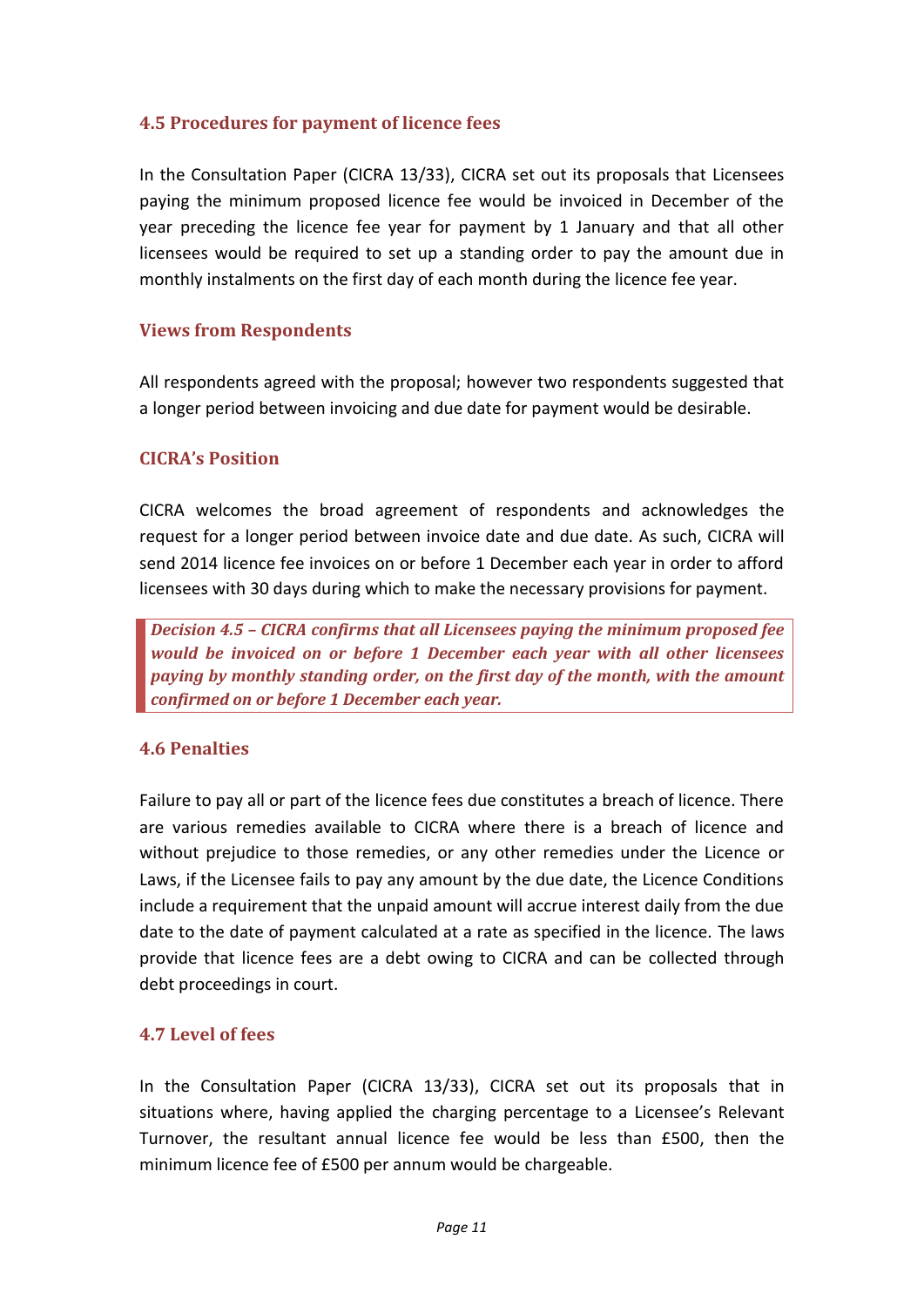# **Views from Respondents**

Two respondents agreed with the proposal that licence fees should be set as a percentage of Licensees' Relevant Turnover with a minimum licence fee of £500 per annum, with one suggesting that there should be an upper and lower limit to the percentage that can be charged.

One respondent agreed with the proposal that there should be a minimum licence fee of £500 per annum but suggested that licence fees should be set as a percentage of market share.

The fourth respondent agreed with the continuation of scheme where licensees with low referable turnover pay a fixed fee and suggested consideration should be given to entrants having more favourable treatment, such as capped licence fees or licence fee holidays.

# **CICRA's Position**

CICRA welcomes the agreement of three respondents that a minimum licence fee of £500 per annum should be charged.

CICRA acknowledges the suggestion that there should be an upper and lower limit to the percentage that can be charged, and will use reasonable endeavours to ensure that, unless there has been prior notification to licensees, licence fees do not vary significantly from year to year. However, the regulation of the telecoms market is solely funded from licence fee income and thus to the extent that the cost of that regulation may vary from year to year, the funding requirement may also vary. Whilst some variations in the cost of regulation are foreseeable and determined by CICRA's work plan, there are other costs which are outside CICRA's control (for example, litigation).

CICRA's position on the suggestion that licence fees should be set as a percentage of market share rather than Relevant Turnover is set out above.

CICRA acknowledges the suggestions made by the fourth respondent concerning giving new entrants more favourable treatment. However, CICRA is keen to create a 'level playing field' to ensure that all licensees are treated equally. For example, it would not be equitable to give a new licensee, who has purchased a customer base from an existing licensee, more favourable treatment than the existing licensee had they retained the customers.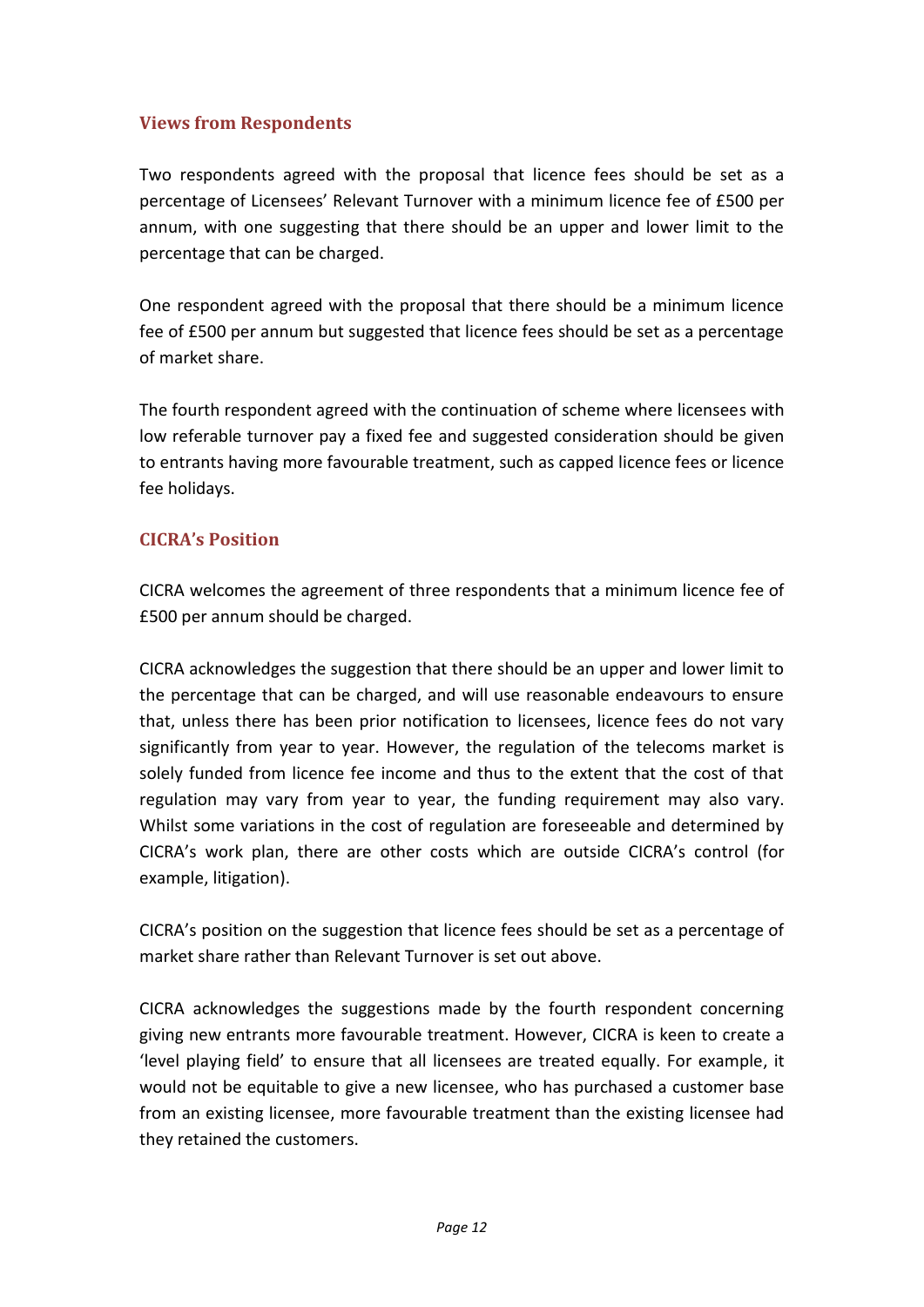*Decision 4.6 – CICRA confirms that all Licensees will pay licence fees based on a percentage of Relevant Turnover subject to a minimum of £500 per annum.*

# **4.8 Rebates of excess fees**

In the Consultation Paper (CICRA 13/33), CICRA set out its proposals that in the event that CICRA collects licence fees that are greater than the amount needed to carry out the relevant functions by Law, CICRA will refund the excess to Licensees in the same proportion as originally paid by Licensees in the given year.

# **Views from Respondents**

Two respondents agreed with the proposal to refund excess licence fees to Licensees in the same proportion as originally paid by Licensees in the given year, with one suggesting that, in addition, there should be a minimum threshold for a refund to be triggered.

One respondent suggested that CICRA should publish licence fees and costs by topic and sector on an annual basis.

The fourth respondent suggested that rather than refunding excess licence fees to operators, the licence fees should be reduced for the following year.

# **CICRA's Position**

CICRA welcomes the agreement of two licensees to the proposal to refund excess licence fees to Licensees. Having considered the suggestion of the fourth respondent that licence fees should be discounted for the following year, it is CICRA's opinion that excess licence fees should be returned to Licensees as soon as possible so that the funds can be utilised in the licensees' businesses. Reducing the following year's licence fees has the disadvantage that the 'refund' will take a year to return in its entirety to operators. In addition, it is CICRA's opinion that excess licence fees should be returned in the same proportion that they were originally paid, which would not be the case if the following year's Relevant Turnover percentage were to be reduced.

CICRA acknowledges the suggestion that CICRA should publish licence fees and costs by topic and sector on an annual basis. Licence fees and costs per sector are already available, though prepared for a different purpose. CICRA will give due consideration to inclusion of such information in its 2013 Annual Report.

*Decision 4.7 – CICRA confirms that excess licence fees will be refunded to Licensees in the same proportion as originally paid by Licensees in the given year.*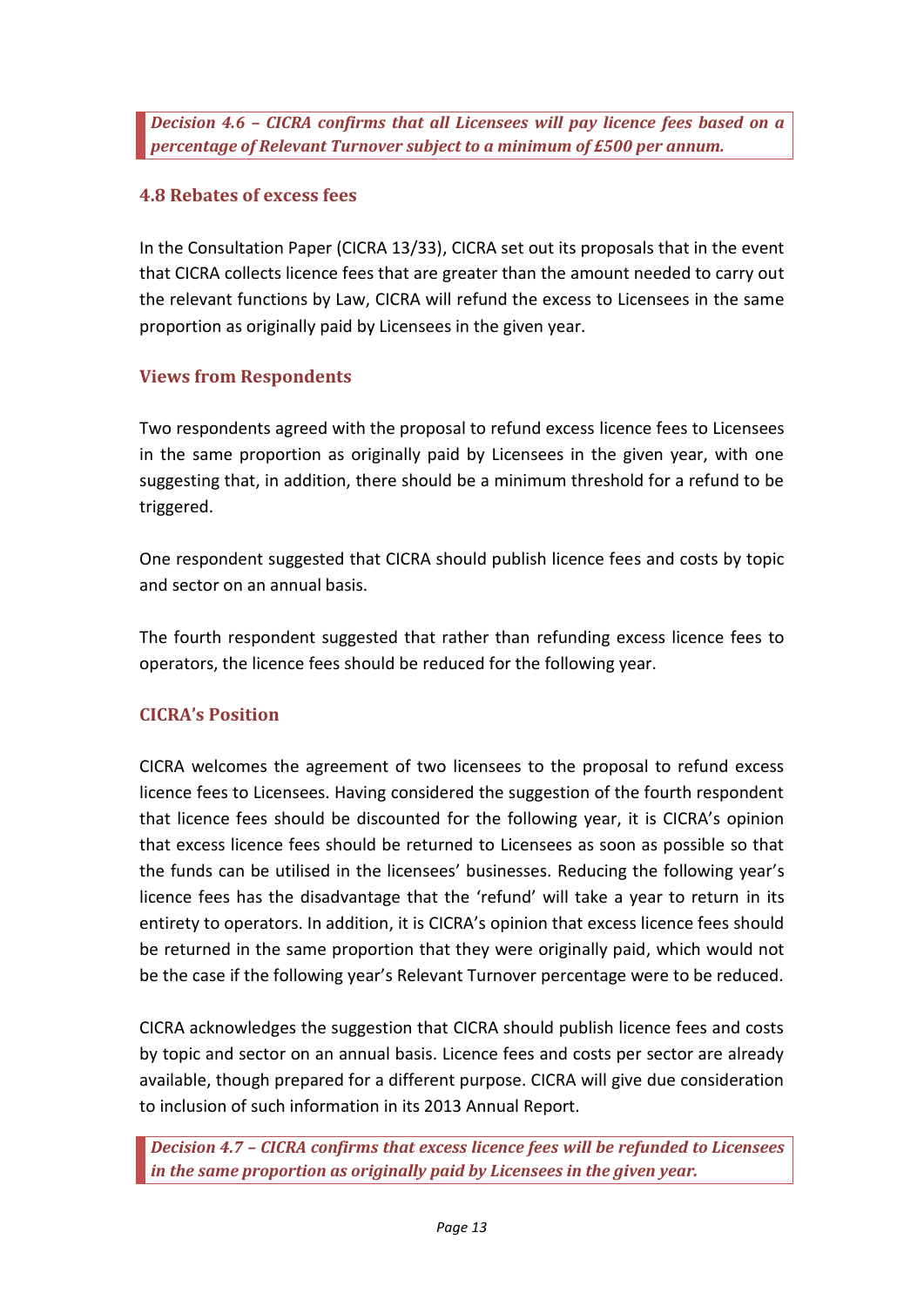# **4.9 Collection of shortfall in licence fees**

In the Consultation Paper (CICRA 13/33), CICRA set out its proposals that in the event of any shortfall in licence fees for a particular year CICRA would make up the shortfall: by imposing addition fees within the calendar year in which the shortfall arises, and/or by obtaining short term funding and increasing licence fees in the following year (with licensees bearing the additional cost of funding in addition to the additional licence fees), and/or by seeking loans or grants from the States of Jersey and States of Guernsey under the provisions set out in the respective laws.

# **Views from Respondents**

Two respondents indicated a preference for CICRA, in the event of a shortfall, to obtain short term funding with a view to recovering the shortfall in future periods. One respondent's preference was to apportion the additional licence fees proportionately between existing licensees in the current year and invoice accordingly.

The fourth respondent offered no preferred solution instead suggesting that every shortfall should be considered on its own merits and resolved appropriately.

Two respondents noted that in the event that a shortfall was anticipated, consultation and communication with licensees was key.

# **CICRA's Position**

CICRA acknowledges that licensees set their budgets many months in advance and depending on the sums involved, may have to get internal approval for the additional licence fees to be paid.

Historically, the GCRA has built a level of reserves which has been used to help smooth annual licence fees charged. Historically, the JCRA has not maintained any significant level of reserves, instead refunding surplus funds to licensees on an annual basis and therefore had no ability to smooth licence fees over time.

There are costs, both to CICRA and to licensees, associated with seeking short term funding.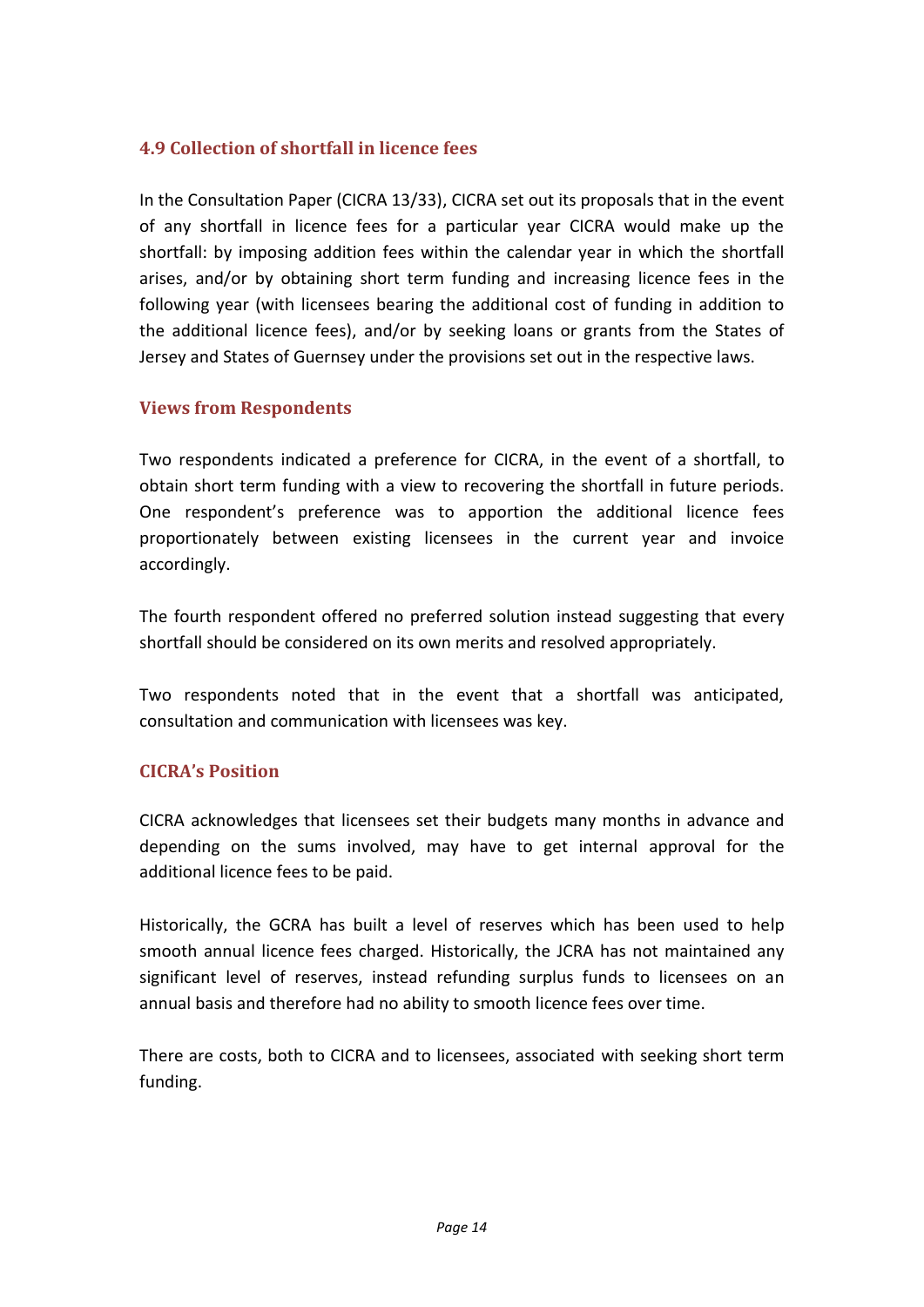Having weighed up the implications of raising additional licence fees invoices in any given year against the cost of sourcing separate external funding, it is CICRA's opinion that in the event that a shortfall is identified and that the shortfall is less than or equal to 10% of the telecoms licence fee income for the year then the additional licence fees would be invoiced to the licensees in that year. For amounts greater than 10%, CICRA would endeavour to secure short term (less than twelve months) funding.

CICRA acknowledges its responsibility to communicate the possibility that additional licence fees may be required at the earliest opportunity.

*Decision 4.8 – CICRA confirms that in situations where additional licence fees are required and where the amount is less than or equal to 10% of the telecoms licence fee income for the year then additional licence fees would be invoiced in that year, with CICRA endeavouring to secure short term funding for amounts greater than 10%.*